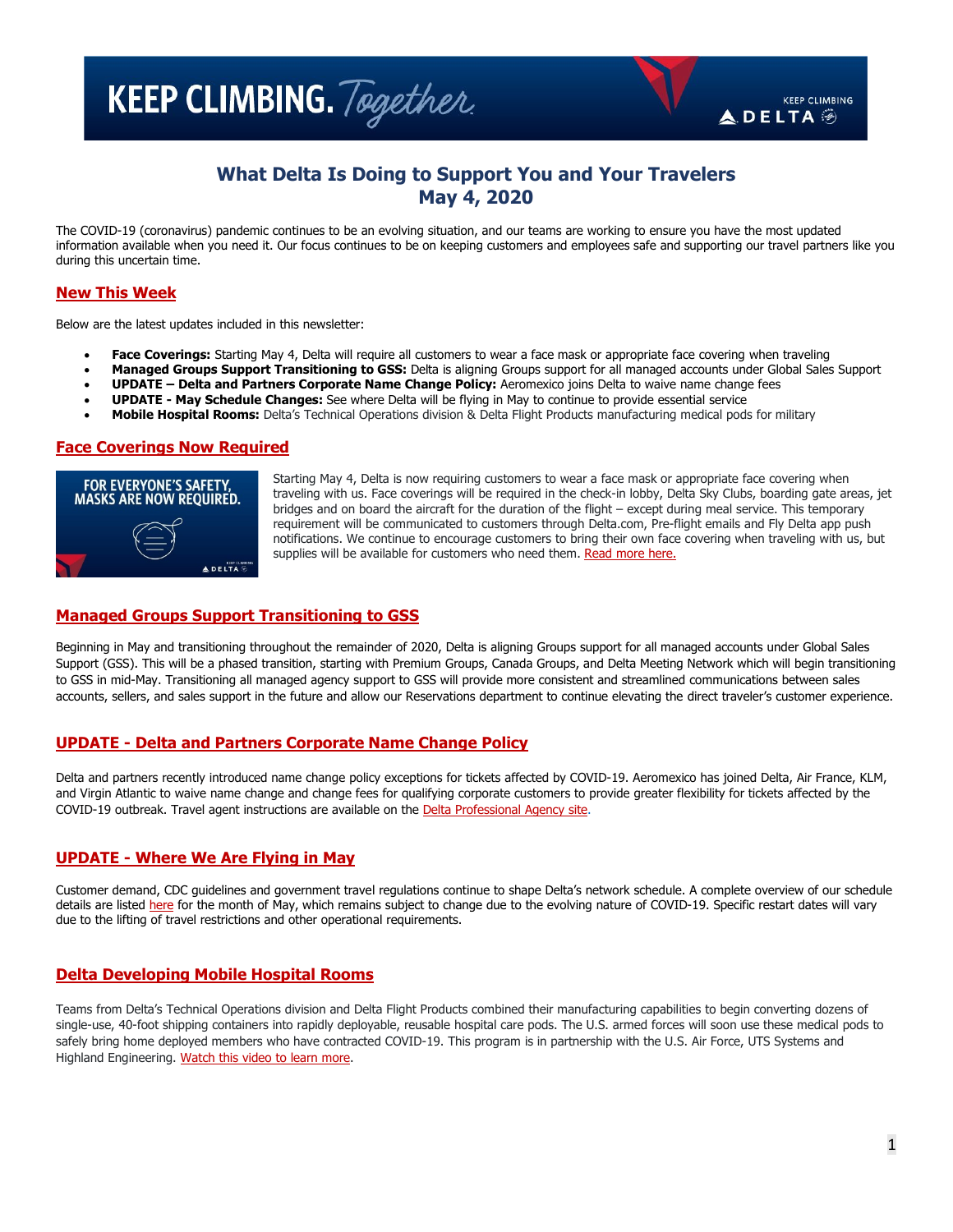## **From Previous Newsletter Editions**

## **Waivers Extended to Support Your Travelers**

We continue to adjust our policies as the COVID-19 pandemic timelines are extended by the CDC. To provide greater flexibility, we've extended the ability to plan, re-book and travel with us for up to two years for travel impacted through September 2020. Tickets normally expire one year after purchase, but we're providing waived change fees and greater flexibility to travel through September 30, 2022 for customers who have:

- Upcoming travel already booked for March through September 30, 2020 as of April 17, 2020
- Existing eCredits or canceled travel from flights in March through September 30, 2020

New tickets purchased between March 1 and May 31, 2020 can be changed without a change fee for up to a year from the date of purchase.

For more details on Travel Exception policies, visit [Delta Professional.](https://pro.delta.com/content/agency/us/en/news/exception-policy-archive.html) Our Global Sales Support team is standing by to help you and your travelers. Travel agencies also have access to self-service tools on Delta Professional.

## **Making Space for Safer Travel**

We want to support our travelers on the ground and in the air by making space for safer travel therefore, the following temporary changes will now be extended on all flights through the end of June:

- Reducing the total number of passengers per flight
- Blocking middle seats in Main Cabin, Delta Comfort+ and Delta Premium Select
- Pausing automatic, advance Medallion Complimentary Upgrades and processing any available upgrades at the gate
- Modifying our boarding process to now board by row, starting from the rear of the aircraft to the front. If you are seated in Delta One, First Class or are a Diamond Medallion Member, you are welcome to board at any point during the boarding process.

See more details on how we are making space for safer travel [here.](https://news.delta.com/delta-blocking-middle-seats-pausing-automatic-advance-upgrades-and-more-enable-social-distancing)

# **Food & Beverages Offerings**

To further reduce physical touch points between customers and employees, we're paring down to essential onboard food and beverage options temporarily. We recommend packing your own food items, especially on longer flights, since many airport offerings are limited during this time. For a complete list of offerings by flight distance, visit [delta.com.](https://www.delta.com/us/en/coronavirus-update-center/ways-we-are-keeping-you-safe/onboard-services/#foodandbev) Customers should review TSA guidelines before bringing food through security checkpoints.

# **Charter and Cargo Solutions**

We recognize the need for innovative, flexible solutions for your business during this unprecedented time. We have charter and cargo solutions for you to move your customers and your goods while maintaining the highest standard of reliability, safety and cleanliness:

- **Wheels Up** for small groups: Offering on-demand charters and a new Corporate Support Program, providing flexible options as a Delta Corporate account. [Watch this video](https://urldefense.com/v3/__https:/vimeo.com/wheelsup8760/review/410012172/00b8e60f26__;!!O8JL6HM!zNYTj2OgJfnSFqJkMIkPXdad9kyksfULestLqKIWZ4F55FIYk34WzRASbd0eqRe7$) to learn more.
- **Delta Charter** for large groups: Tailored corporate shuttle options available with access to over 800 aircraft and a dedicated planner and catering specialist.
- **Delta Cargo**: Worldwide charter solutions to meet your shipping needs including Express, Standard Freight, Specialty cargo and tailored service for items that need extra attention.

For more information about any of these services, please contact your Delta Sales Account Manager.

## **Consolidating Airport Facilities**

We are consolidating facility resources at some larger airports where we typically operate out of more than one terminal. Airport updates include:

- **Atlanta (ATL)**: We are consolidating gate operations across terminals, minimizing use of portions of Terminals C, D and E.
- **Los Angeles (LAX)**: Check-in counters in Terminal 3 are now closed. Customers checking in bags or needing special services for all Delta flights should proceed to check-in counters in Terminal 2.
- **New York (LGA)**: Check-in for all Delta flights will take place in Terminal C. Terminals C and D will continue to operate flights and arriving passengers in Terminal D should continue to use the baggage claim in that terminal.
- **New York (JFK)**: Check-in for all Delta flights will take place in Terminal 4. For customers departing from Terminal 2, they will take the JFK Jitney Shuttle to terminal 2 once through security in Terminal 4.